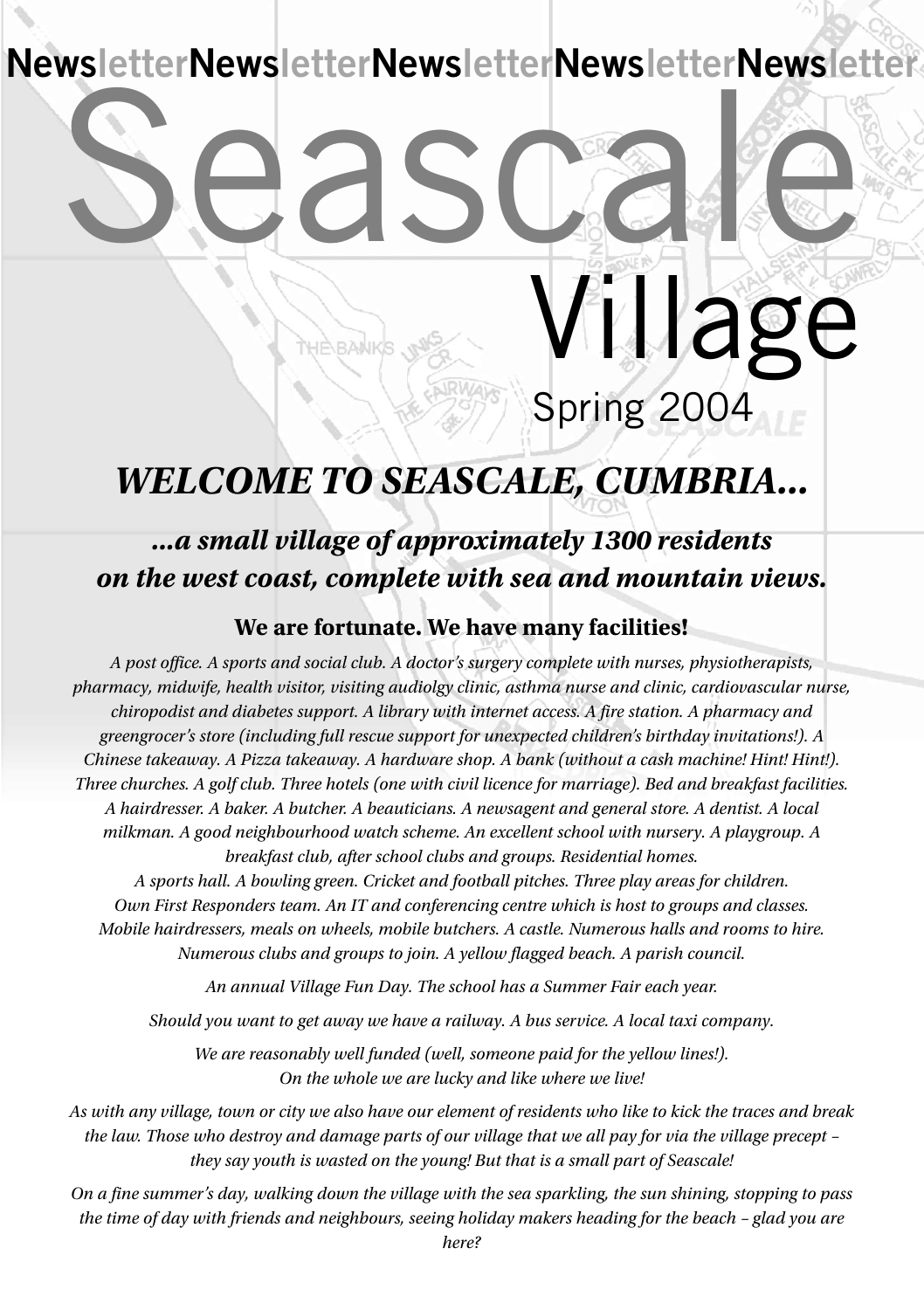# Parish News

#### **Sadly, we lost one of our most senior citizens on Christmas Eve; Audrey Jackson was a Parish Councillor for well over 25 years and contributed very often to the Newsletter.**

January and February meetings were attended by the Sealine Recovery Team and the Calder Hall Decommissioning Team respectively; both meetings were well advertised but only five members of the public attended both.

BT informed the Parish Council that they were going to remove two of the remaining four telephone boxes, leaving us just the ones in the car park and at the top of Gosforth Road. We have persuaded them to leave the one on Hallsenna Road but this would only be for 12 months, to monitor it to see if it is used enough for outgoing calls. The one on Santon Way will be removed.

The Christmas Lights switch-on is always well attended but this year it was exceptional – the turn out was great, best ever. My thanks to the Mayor and Mayoress of Copeland for switching on the lights, and to all of you who worked so hard on the day to make it a success.

We are delighted that we've been awarded the Yellow Flag again for the beach this year.

There is still no news on the car park or the yellow lines, but we are hoping to hear about reviews in April.

#### *Eileen Eastwood Chairwoman, Seascale Parish Council*

## **Annual Parish Meeting**

The meeting will be held on 21 April; we have Voluntary Action Cumbria coming to outline the way forward for us to put together a Parish Plan and a new, simple questionnaire.

If no-one comes to the meeting to show an interest in the future of our village, we will be lagging behind our neighbourhood parishes who were all ready, with the help of their parishioners, when this process started.

The Parish Council cannot do this on its own – so, if you want a say in the future of Seascale, please attend.

*Seascale Parish Council*

## **Arch Hill**

We have still not received any permission from NetWork Rail to prepare or plant their land adjacent to Arch hill – project on-going.

## **Wanted**

The Amenity Society is appealing for 20 of 2ft by 2ft along with 10 of 3ft by 2ft paving slabs for use in the Dell. Surely in all the backgardens in Seascale we can find 20 looking for a good home?

Please contact Barbara on 28126

## **The Dell**

By the time you read this Newsletter the new steps leading down from the Banks should be completed. They will be built to meet all current EU regulations. That will then leave the two paths requiring improvement which depend on the supply of paving slabs, the help of Drigg Young Farmers and school holidays. In this day and age it's nice to find young adults willing to help our community and not vandalise it.

*Barbara Ramsden*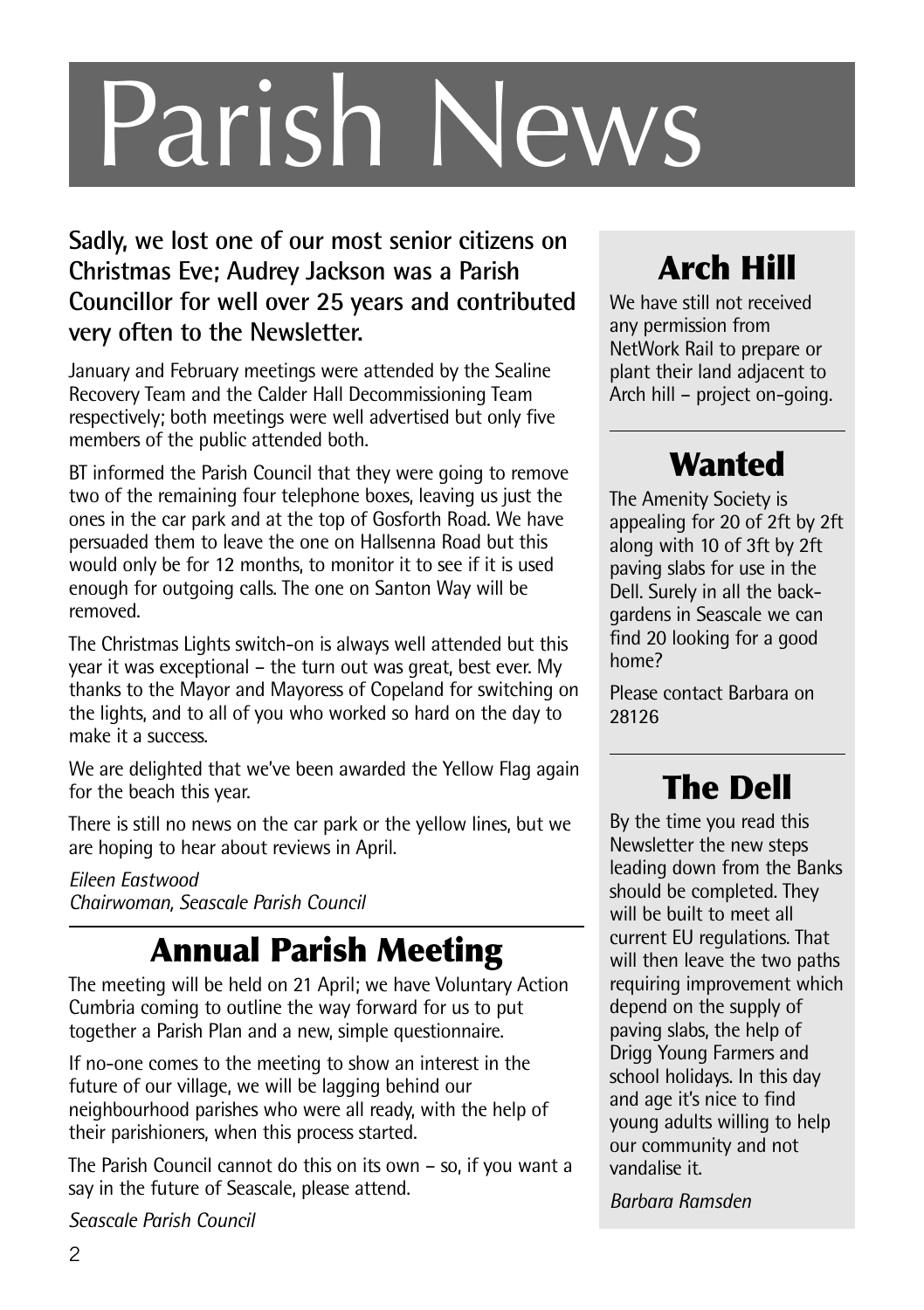## **Inzievar, Seascale's Abbeyfield House**

It has been discovered that Inzievar was built and opened as a Boarding House in 1904, which means that this is its Centenary Year. The residents, staff and volunteers are planning to mark this with a special event later in the year and are appealing for memories, photographs and other items to form the basis of a display showing something of the history of the house both as a Boarding House in the days when Seascale was a popular holiday resort and during its time as a successful Abbeyfield House.

All items loaned will be returned to their owners after the event has taken place, so please search your attics and photograph albums and help make this event a successful one for Inzievar.

Please contact the Manager, Rosemary Miller, tel. no. 25061 or Jean Taylor, House Chairman, tel: 28713 for more details or to offer materials on loan.

## **Sports Hall**

The Sports Hall Committee appealed in the last newsletter for new committee members – we are still waiting to hear from you!

We are sad that we have lost Audrey Jackson as one of our trustees; she will be missed.

If you are new to the village and would like to see what facilities are available please ring a committee member and we will show you around.

*Eileen Eastwood, Chairwoman*

## **Cumbria Wildlife Trust Forthcoming Talks**

**31 March:** "Water Voles" by Ruth Dalton (Project Officer for the Trust) 7.30pm at Gosforth Methodist Church Hall

**8 May:** Coffee morning and plant sale 10.00am – 12 noon at Seascale Methodist Church Hall

## **NEW YOGA CLASS**

**Seascale Primary School**

#### **5.30 – 6.45pm**

The overall aim of this class is to use Yoga as a tool/strategy for coping with stress. Practising Yoga postures, relaxation and breathing techniques for enhancing health and quality of lifestyle.

**Mats Provided**

#### **Handouts Provided**

**Just turn up!**

Kay McMahon – BWYTeacher

For more info and a chat please telephone Kay on 019467 24226.

## **Horticultural Society Links**

Seascale School has recently forged links with the Horticultural Society. A 'working party' from the Society has visited the school on Sunday mornings and has made a significant improvement to our grounds by tying up the willow trees and general tidying of all the borders etc.

I understand the wildlife area is next in line for a tidy! Thank you to all who have helped over the past few weeks.

Members will also be coming into school to grow sunflowers with some of the younger children. The older children grow fuchsias with the Fuchsia Society.

## **Chess Club**

Seascale Primary School Chess Club has been playing very well in competitions recently.

Congratulations to those children who took part in the County Chess Championships – most children won either bronze or silver medals.

A competition was held with St Begh's School in Whitehaven last term with Seascale winning all the matches. Well done to all players.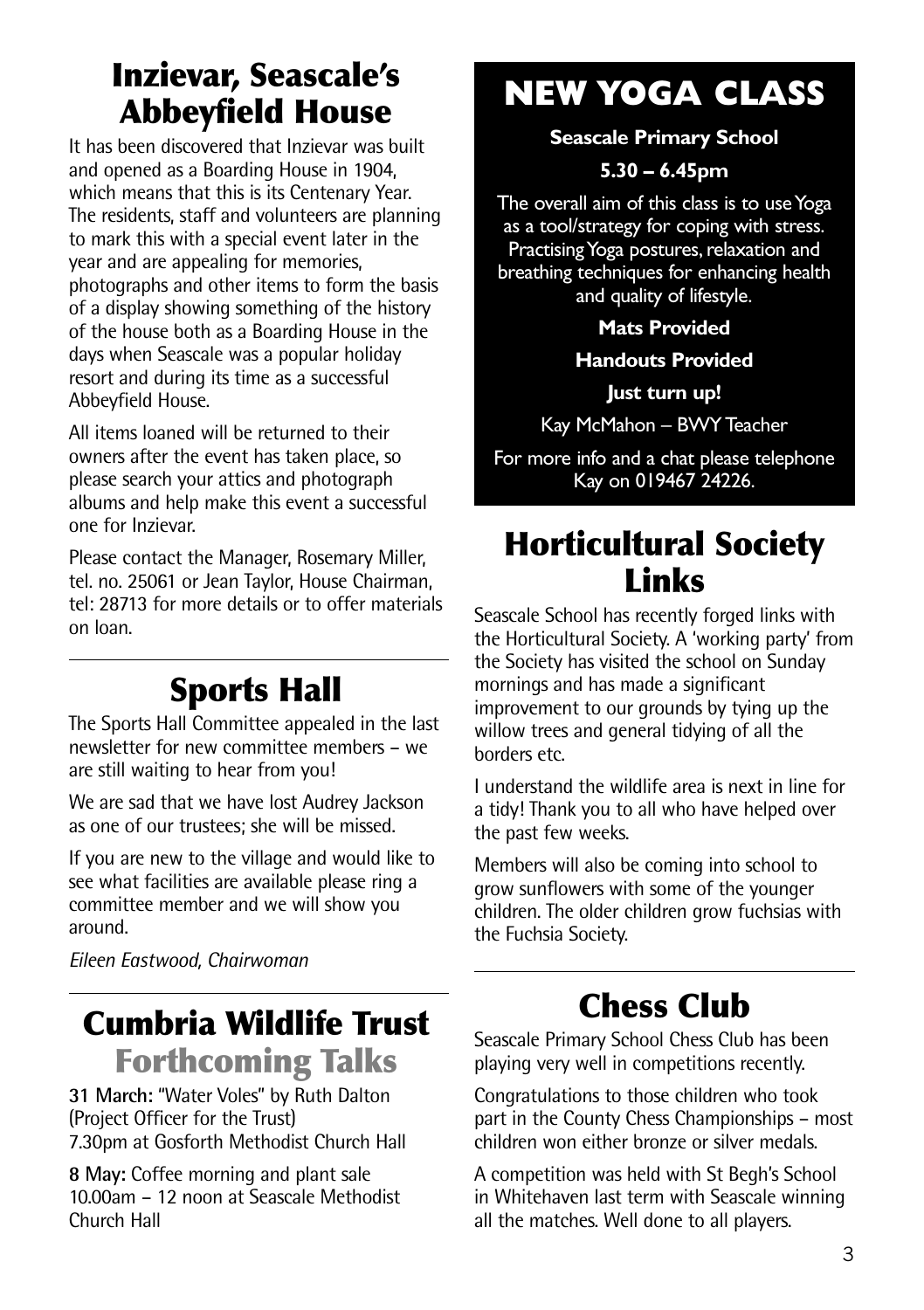## **Phone call from a Visitor**

I live in Wakefield but am a frequent visitor to Seascale. I very much enjoy my visits to your village and consider it to be a 'Jewel in the Crown' of the Cumbrian coast and am most impressed with the way areas such as the Dell and the beach front have been improved in recent years. Seascale is a real community where things obviously are done by volunteers. However, there is a sting in the tail and sadly you probably know what I am going to say next. All this good work is spoilt by the fact that the

place is littered with dog dirt. I have read your newsletter and realise that you have tried very hard to get the message across, but the first impression an outsider gets is a bad one due to certain dog owners of the village who are obviously not listening, and it spoils the overall image of the village. The worst area is from under the bridge near the Dell, past the boat

house and then between the station and Station House. I'm not against dogs – I own a dog myself – but I clear up after it!

I hope that you have better luck in the future with your attempts to stop people from allowing their dogs to foul the streets – perhaps contacting the dog warden and enlisting his help would improve things?

## **Seascale Recreational Association (SRA)**

The AGM was held on Monday 23 February 2004 and the committee was re-elected.

The Committee thanks all those Seascale Residents (over 18 years) who have paid their one pound annual Membership Subscription for 2004, and to those who have made donations in addition.

We all get pleasure from the SRA (Cricket) Field in one way or another and these subscriptions are an essential part of the Association's income to help pay for Council Tax, Insurance, Maintenance etc.

So if you can spare one pound please pay your subscription to a member of the Committee…

Steve Brown, John Collier, Mike Fleming, Bruce Hallington, Mary Hufton, Derek LeVoi, Jenny McClemens, Laurie Todhunter

*Jenny McClemens (Hon Secretary)*

## **Seascale Bowling Club – Ladies' Section**

As the current President and Secretary of the Ladies' Section, I am happy to report that we are looking forward to a lively year on the bowling scene.

We start playing in April and, within two to three weeks, we have in Seascale a Ladies' Triples Day, when local groups from our county compete for a substantial prize. Following this, we play games and competitions against neighbouring clubs and also travel to all ends of the county.

Some of our ladies have been very successful in winning through to represent Cumbria in the National events at Leamington, but most of all we enjoy our friendly gettogethers within the club and the social events, such as cheese and wine parties, pie and pea supper with quiz and games, annual dinner and luncheons.

We have in our midst one lady – Maureen Eccles – who plays for the county "A" team. We are proud that, this year, Maureen is the Lady Vice-President of the county, becoming President next year and we shall be holding, on Sunday, June 13th, the Vice-President's Day at our premises, where we shall have games, side-stalls, refreshments etc. We hope for a good fun day and we will be delighted for anyone and everyone to come along and join us.

Do think about becoming a member of Seascale Bowling Club – you will soon learn how to "Bowl the Jack" and you will meet lots of people and make new friends as I did.

*Doreen Whalley*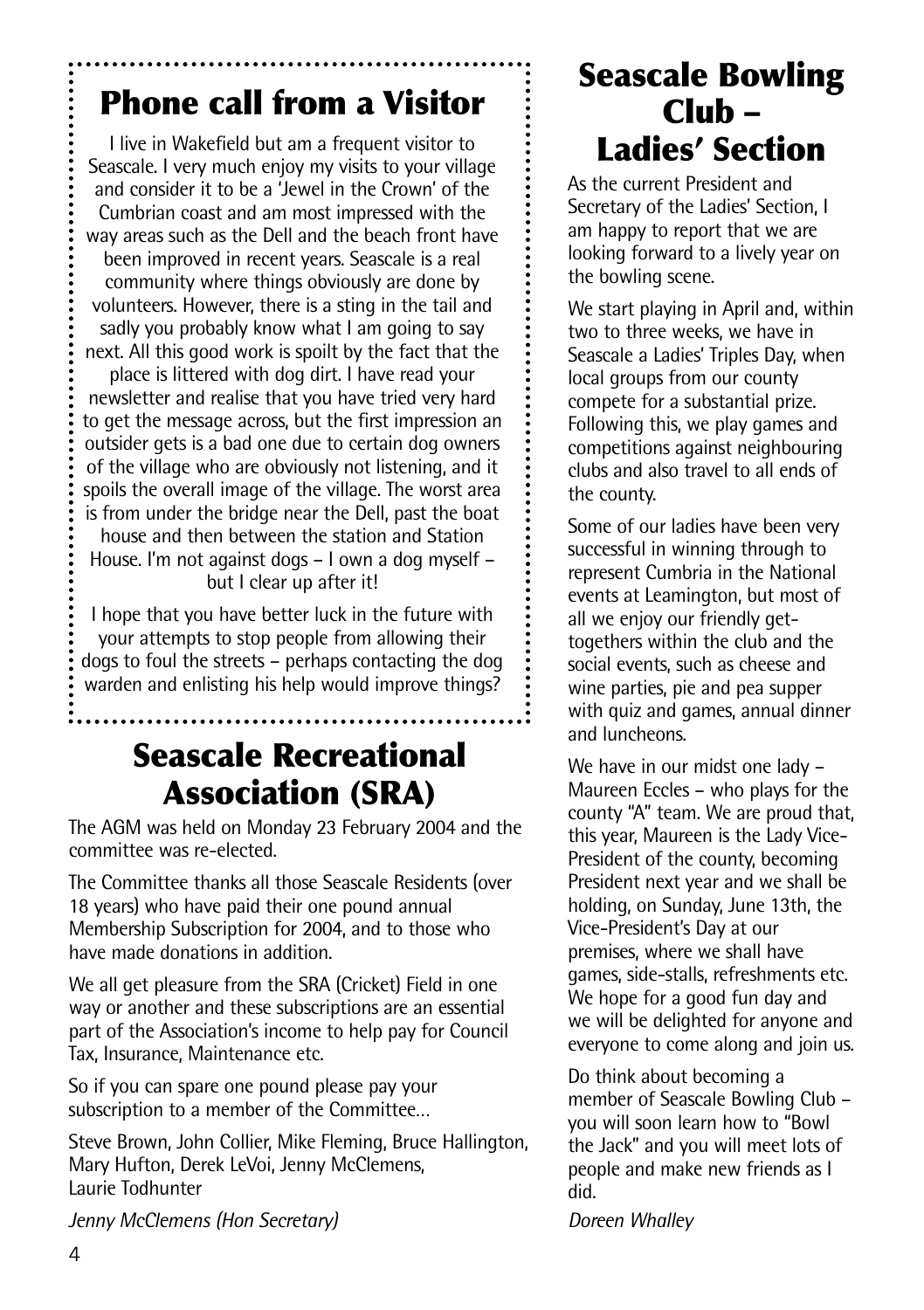## **Church Events in Seascale & District EASTER 2004**

**Tuesday 30 March** 7.30pm at St Joseph's: Seder, A Passover Meal

#### **Friday 2 April**

7.30pm at The Methodist Church: Breaking Bread – a modern musical setting of Holy Communion, with The Celebration Singers

#### **Sunday 4 April (Palm Sunday)**

8.00am at St Cuthbert's: Holy Communion 9.00am at St Joseph's: Mass with Distribution of Palms 9.30am at St Cuthbert's: Procession of Palms and Parish Communion 10.00am at The Methodist Church: Family Worship led by Reverend Philip Peacock

6.30pm at St Cuthbert's: United Service from Palm Sunday to Easter with the Amethyst Green Choir

#### **Monday 5 to Thursday 8 April**

10.00am to 12 noon each day at The Methodist Church: Holiday Club

#### **Wednesday 7 April**

7.30pm at St Joseph's: United Stations of the Cross

#### **Thursday 8 April (Maundy Thursday)**

7.00pm at St Cuthbert's: Holy Communion and Stripping of the Altars 7.00pm at Gosforth Methodist Church: Holy Communion 7.30pm at St Joseph's: Mass of the Lord's Supper

#### **Good Friday 9 April**

10.00am at St Cuthbert's: United Service for Good Friday 2.00 to 3.00pm at St Cuthbert's: The Last Hour at the Foot of the Cross 3.00pm at St Joseph's: Service of the Passion & Death of Christ 6.30pm: United Walk of Witness from St Peter's, Drigg to St Paul's, Irton

7.30pm at St Paul's, Irton: From Palm Sunday to Easter with the Amethyst Green Choir

#### **Holy Saturday 10 April**

7.30pm at St Cuthbert's: Service of Lights and Easter Vigil 8.30pm at St Joseph's: Easter Vigil Service

#### **Easter Day 11 April**

8.00am at St Cuthbert's: Holy Communion 9.00am at St Joseph's: Easter Day Mass 9.30am at St Cuthbert's: Parish Easter Communion 10.00am at the Methodist Church: Family Worship 6.30pm at St Cuthbert's: United Festal Evensong and Sermon

## **Churches Call Lines**

Do you know of anybody in Seascale in any kind of need? It may be someone living close by, or even yourself! It may be just to talk, to help with a problem, or assist in tackling an emergency. Whatever it is, perhaps the churches in Seascale may be able to help, or put you in touch with someone who can help. Whether you belong to any of the three churches or none, feel free to ring any of the following telephone numbers on behalf of yourself or someone you know in complete confidence:

Church of England:**28217** Methodist: **28542** Roman Catholic: **28425**

## **Seascale Cricket Club**

Seascale Cricket Club runs three senior teams, one of the weekend Cumbria Cricket League and two mid-week teams. The club also runs two junior teams at Under 11 and Under13 age groups which play in the Cumbria Junior Cricket League. New members are always welcome and anyone interested in joining the club should contact Steve Brown on 28352 or Andy Lee on 28292.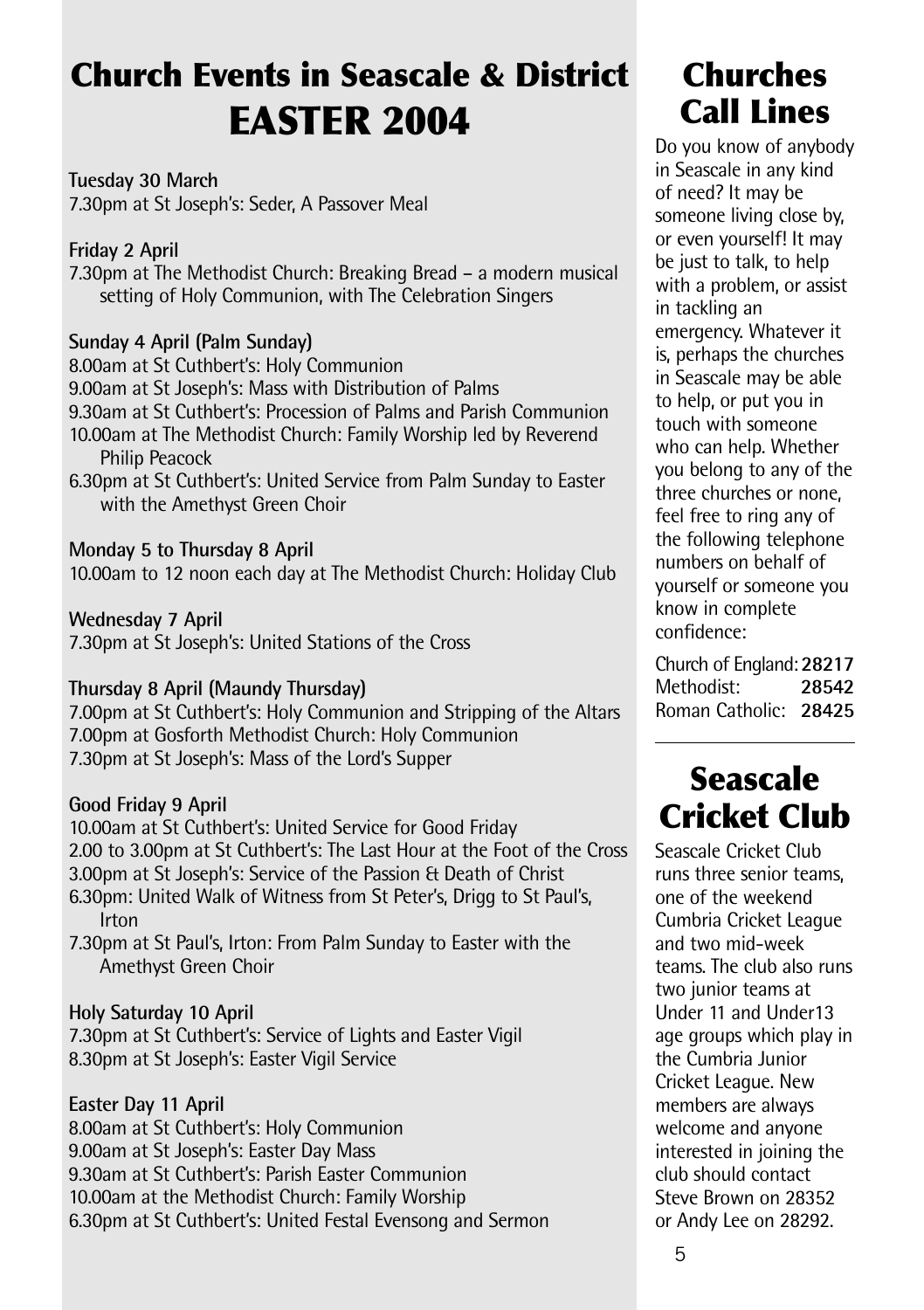## **NEIGHBOURHOOD WATCH**

The article alongside was written by Sergeant Allen from Egremont Division of West Cumbria Constabulary. It is of particular interest at this time because Seascale has once again been the victim of pointless, moronic and expensive vandalism in the Dell as well as other places in the village.

I am sure you are all aware that damage to our amenities costs the Parish Council a lot of **your** money and if it continues we all have to take some of the responsibility for letting it happen. Some of this damage has been occurring during the daylight hours and yet none of it has been reported at the time. Neighbourhood Watch has always urged people to report to the Police any crime or vandalism in the village, but unfortunately many people simply do not want to get involved.

By doing this the perpetrators think they will get away with it. Seascale is a lovely village, one that we are proud of and it would be such a pity for so few to ruin it for so many. Remember, if you report anything to the Police you do not have to give your name although it does help if you are prepared to do so. All calls are given an incident number and without this the Police can do very little. Anyone who feels uneasy about talking to the Police are more than welcome to have a chat to your Neighbourhood Watch Coordinator or contact the Area Coordinator (Dot Jackson 28845).

## **South Cumbria Rural Youth Strategy – "It's Your Choice"**

**This project is to tackle the historic problem of youth disorder in our communities. The project is a multi-agency programme that will tackle all the problems associated with youth disorder.**

#### **WHAT IS THE PROBLEM?**

Anti-social behaviour destroys lives and shatters communities. Youth disorder is of great concern to the public of the communities within the area.

The project is aimed at the youths that roam the estates causing mayhem that has a degenerating effect on the neighbourhood.

Not all youths fall into this category. There are the persistent offenders and their followers who may commit offences. There are the groups who are generally well-behaved but occasionally overstep the mark and finally there are the youths who just gather in an area, do nothing wrong but still intimidate people just by their appearance.

#### **WHAT DO WE INTEND TO DO?**

- Identify the problem
- Educate offenders and young people by school programme, Junior Citizen Scheme and Youth Inclusion Programme
- Target hot-spot areas using environmental design, police patrols, outreach workers and publicity
- Warn offenders police officers giving verbal warnings: letters sent to home address; home visit by police officers; parents and persistent offenders brought to the Police Station; utilise the Acceptable Behaviour Contract
- Diversionary projects
- Publicise the project
- Prosecute serious or persistent offenders

#### **STEPS TO BE TAKEN**

#### **Verbal warning**

Subsequent disorder attended by police – **instigate <sup>a</sup> letter being sent to the parent(s) of the youth**

If the youth comes to the attention of police officers attending disorder for the third time – **visit to the child's home address** by police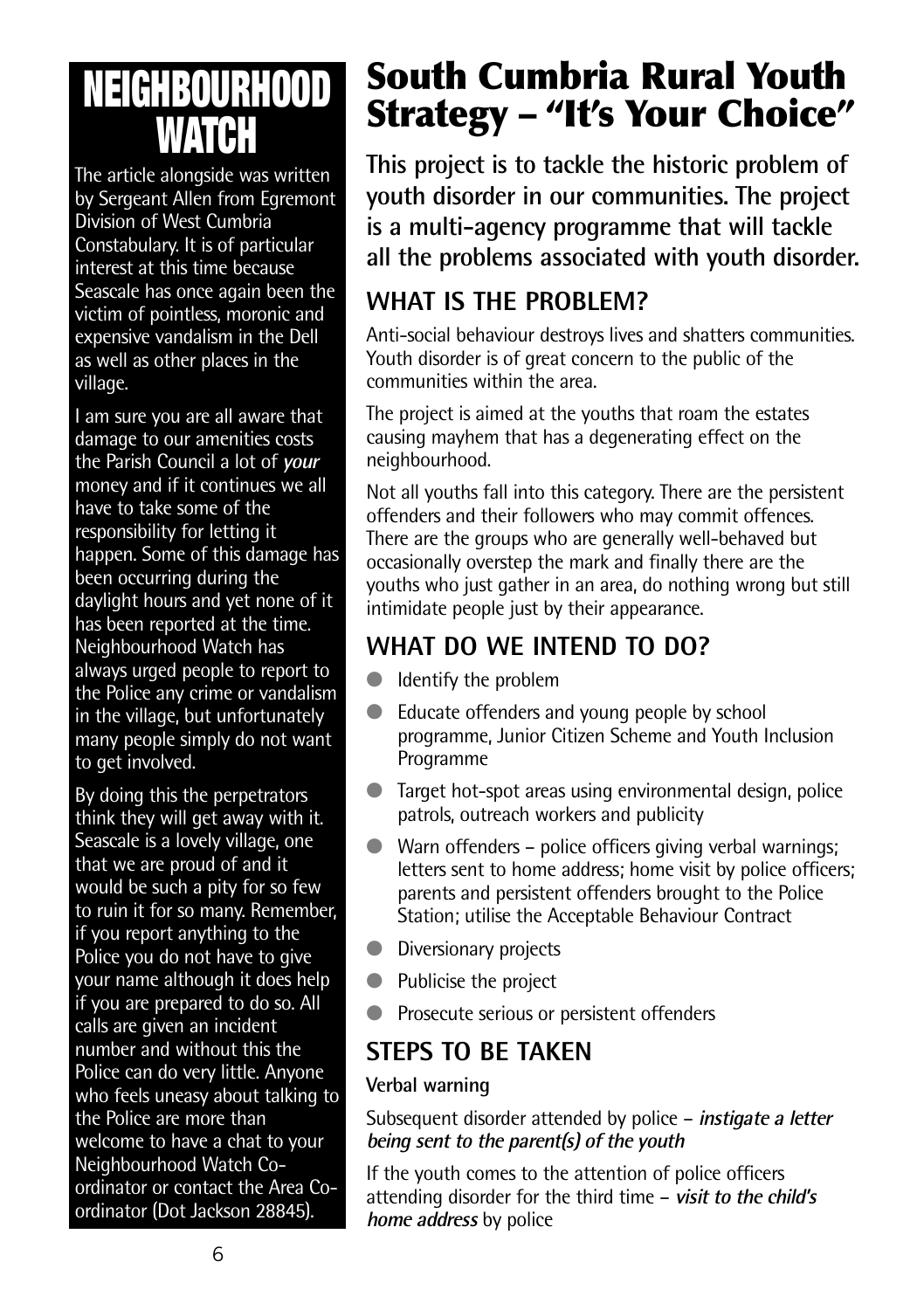Their behaviour will be discussed and a diversionary interest will be offered as a way of taking them away from loitering on street corners and engaging in antisocial activities.

It is hoped that this process will be carried out with the full co-operation and support of the parents, as it is an attempt to steer their children away from the criminal justice system and deal with their behaviour at an early stage.

#### **AND IF THIS DOESN'T WORK?**

The youth will be invited into the police station, and will attend an interview with the Police and the Youth Offending team. This will culminate in an Acceptable Behaviour Contract (ABC) and will have a list of clauses which the youth will adhere to.

#### **IF THE ABC DOES NOT WORK**

If after all these efforts the youth is still behaving anti-socially, the police and local authority will gather evidence against the youth, with a view to applying for an Anti-Social Behaviour Order (ASBO). All the information gathered against the youth as part of this scheme will be included as part of the package when applying for an ASBO.

## **Seascale Charity Fun Day 2004 A Community Together Day!**

It seems hard to believe that almost twelve months have passed since that wonderful sunny day in July 2003 when we played host to our annual fun day.

This year's event will be held on Saturday 10 July commencing at 12 noon until 4.30pm.

Months of planning have gone into ensuring an event even more successful then the last! The theme for this year is going to be 'Carnival Party!'

To this end we are hoping to attract a steel band to join us for the day and other attractions will include dancing – some with a Salsa theme – by Seascale Stompers and an exhibition set by 8 year-old Stephanie Coulter from Whitehaven, winner of last August's World Dance Masters and CWDC European Champion.

There will be a walk-around magician to amuse the youngsters and children's disco sessions during the afternoon. Thanks to generous funding from the Scarman Trust we have our own bouncy castle for the under twelve's alongside many other sideshow amusements.

A variety of craft stalls will offer a wide array of gifts for all occasions.

Our friends from West Cumbria Hospice at Home, the fun day's supported charity, will be on hand with their varied stalls and tombolas.

Having entertained the younger members of the community for the afternoon, this year there will be a ticketed evening event for the over-

18's. A spectacular evening of entertainment will be held in the marquee, again carrying on the daytime theme of Carnival Party, with the emphasis being on party! Based around Carnival night in Rio, this will be a chance to dress to impress! Fancy dress is optional with prizes for the most sensational – sequins and sparkle to excess if you please!

It promises to be a great evening of glitz and glamour with a fabulous cabaret line up including singers Vivien Lee, John Boyer and Gary French. The compere for the evening will be the suave and sophisticated entertainer Adam Charles.

Tickets will be available from Calder House Hotel from Saturday 1 May 2004 and include a sumptuous exotic buffet and prize draw entry. The evening will cumulate in a dazzling firework display.

Early ticket booking is recommended as demand is expected to be high. A pay-by-instalments arrangement is in place. Please enquire when booking your tickets. Contact reservations on 01947 28538.

This is very much a 'Community Together Day' – We look forward to seeing you on 10 July and wish you all a fun-filled day and fabulous evening.

*Steve Ainley&AndrewGainford*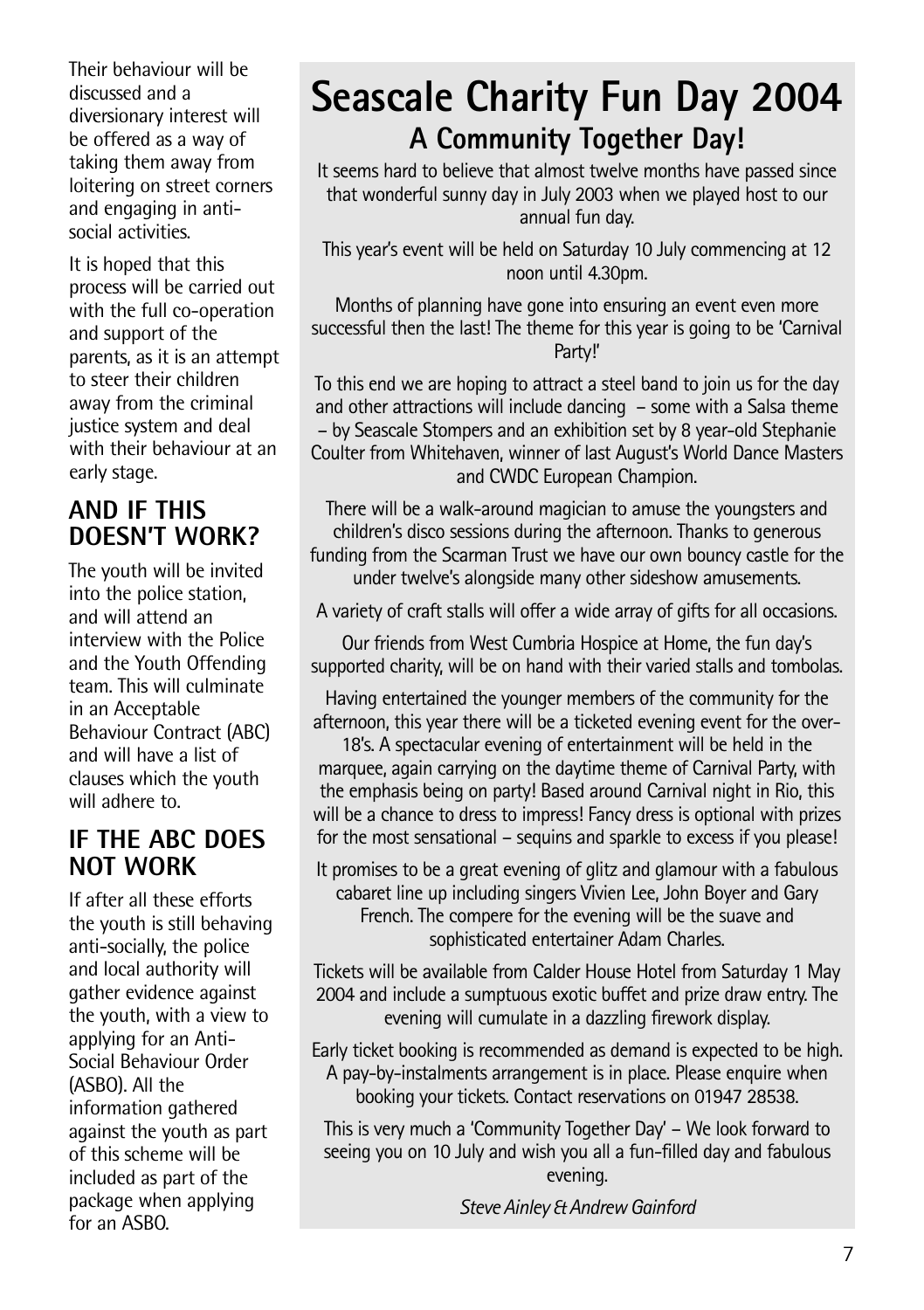A Remarkable Seascale Lady

#### **Audrey Jackson: 1907 to 2003**

**taken from Contact <sup>26</sup>, September 1977**

After two or three attempts we finally managed to find Miss Jackson "at home". She is the person who, when she had finished teaching, was asked what it was like to be a lady of leisure and what was she doing with all her free time. The answer is that although she has retired Miss Jackson is in reality still as active as ever.

She carries on her interest in teaching by being a tutor for the Adult Literacy cause.

She also belongs to a long list of organisations, such as being Vice-president of the Whitehaven YWCA, President of the Evergreens, a Parish Councillor from which she is on the Further Education Committee, and Chairman of the Seascale branch of the Abbeyfield Society – taking over the last-mentioned post from Alan Postlethwaite (former Vicar of Seascale), who initiated it.

Fortunately, the Abbeyfield Home "Inzievar" is opposite Miss Jackson's house for she visits the residents twice daily and has been known to help out in the kitchen if needs be. Abbeyfield is an association which provides accommodation for elderly people who have relatives in the district.

The Women's Institute has also taken up a lot of Miss Jackson's time; she has been a member for most of her life at Seascale (1927) and for fourteen of these years she was president. She still takes a great interest by being on the County Committee for "Education and Public Questions" and is also on the Editorial Board for the area news sheet "Home and Hobbies".

Last but not least, Audrey Jackson is the County Commonwealth and International Adviser for the Girl Guides.

This movement has played a major part in her life; from being a member of the first Guide Company in Barrow she went on to be a cadet at college. Since she has been at Seascale she

has progressed from Lieutenant to Captain to District Secretary, to District Commissioner, to Division Commissioner, and, finally to her present post. During this time Lady Baden Powell visited West Cumbria twice and stayed at Whingarth with Audrey. Due to all these commitments she travels widely, attending conferences all over the country; for instance, she recently attended the first Abbeyfield Society Conference where she met Princess Alexandra.

Although not a Cumbrian herself Audrey Jackson's family originated in the Whicham Valley; her father moved to Barrow to become a Colliery Accountant at the Steelworks and it was in Barrow that Miss Jackson was born. She was an only child although she longed to have brothers and sisters. However, her best friend was one of a family of eight and, consequently, she spent a great deal of her time at their home and, on her own admission, she was not the best-behaved of children. She disliked especially her uniform and tells of mishaps that "accidently" happened to her black gym stockings and floppy hats.

She was a delicate child, and was bedridden for two years, but grew up to be a "strapping lass": this enabled her, at the age of seventeen, to go away to College at Bedford where she remained for three years. She studied Froebel teaching, specialising in Geography, and other interests were singing and Greek Dancing. She was Secretary of the Student Christian Movement and has fond memories of rowing and punting on the river. While at College she firmly decided that she wanted to teach at a boys' school: she received offers of posts at Seaford and Berkhamsted but finally decided to come to the Preparatory School at Seascale as this was near to her parents and her family knew the Burnetts who ran the school.

She arrived in Seascale on a typically rainy day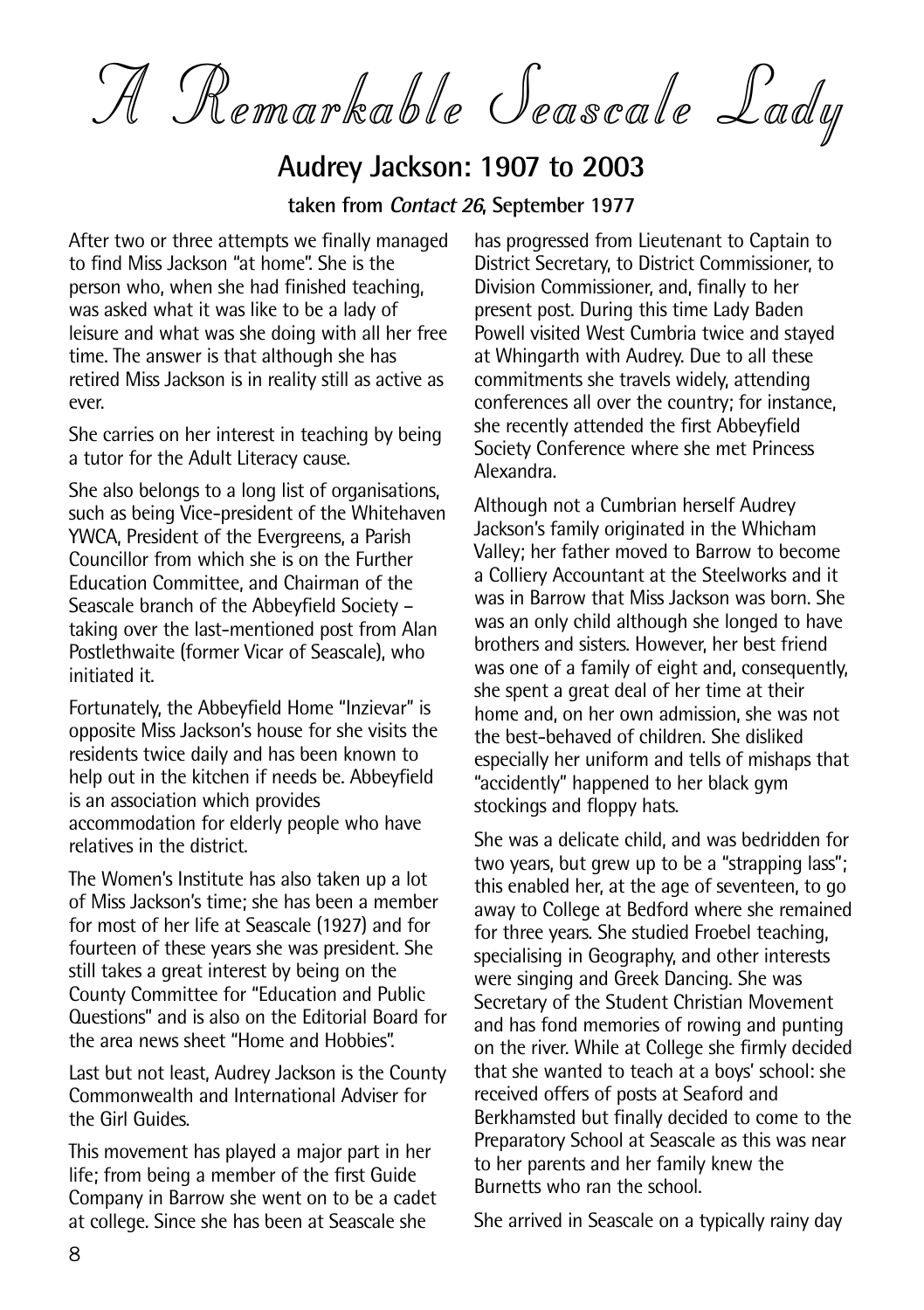but this did not deter her as that will be fifty years ago this month. She lived at the school for three years during which time she became friendly with the Waugh family – and, on the death of Mrs Waugh, she moved to Dunure to live with her daughter, Gwen. A few years later they moved across the road to Whin Garth where Miss Jackson still resides.

At the Prep. School she taught all ages and subjects, including cricket and football. In addition to teaching Miss Jackson enjoyed writing and producing plays for the school's Christmas parties; her productions had to include the whole class in the cast and so took such forms as a "Miss World" competition, "The Good Old Days", and a "Circus". When the school was at its height there were 70 boys on the roll.

When the war came the masters had to go into the Services and consequently there was much more onus on the female staff; for instance, Miss Jackson took over the Scouts in addition to the Cubs. Because of this work – and especially with the Cubs who she took throughout her career, Miss Jackson was awarded the Medal of Merit in 1950 by the Chief Scout. The schoolrooms were re-arranged so that the dormitories were on the ground floor to avoid the boys having to he moved if there was an air raid. Some bombs did fall around Seascale, including one at the end of the golf course, and the boys found it exciting to walk to the bomb crater and pick up bits of shell.

During this period Miss Jackson, in addition to her increased responsibilities at the school, did volunteer work for the A.R.P. and the Mobile

Ambulance Service. In the A.R.P. they watched from the Water Tower and if there was a raid they rang the two schools and the vicarage. The war years also saw the first influx of people to Seascale as many evacuees were sent here, mainly from Tyneside and South Shields. Some of them found it very quiet but they soon fitted into the school routine, including the Sunday School which was run by Miss Jackson and Miss Waugh.

Miss Jackson saw the growth of Windscale simply as another influx of people and thinks that the W.I. played a large part in helping them to integrate into the village Community.

Miss Jackson retired when the Preparatory School closed five years ago. She decided to stay in Seascale as, although not village-bred, she could not go back to live in a town as she finds life busy and full enough here.

*Mary Lawton and Elaine Robertson*

#### **February 2004**

Miss Jackson gave immense help and support to all new Parish Councillors, and was always willing to attend meetings in place of those councillors who had full-time occupations.

She also had a love of the theatre – be it ballet at Durham or a play at Rose Hill near Moresby or even writing her own plays for the WI or the Evergreens.

During recent years Audrey resigned some of her committees, but remained President of the Evergreens, an Honorary Commissioner for the Guides and remained a member of the WI and Mothers Union until Christmas 2003.

*Barbara Ramsden*

*Dressing Rooms Soft Furnishings by Liz Poole*

Curtains, Blinds, Swags & Tails, Loose Covers, Bedspreads, Head-Boards, Table Linen, Upholstery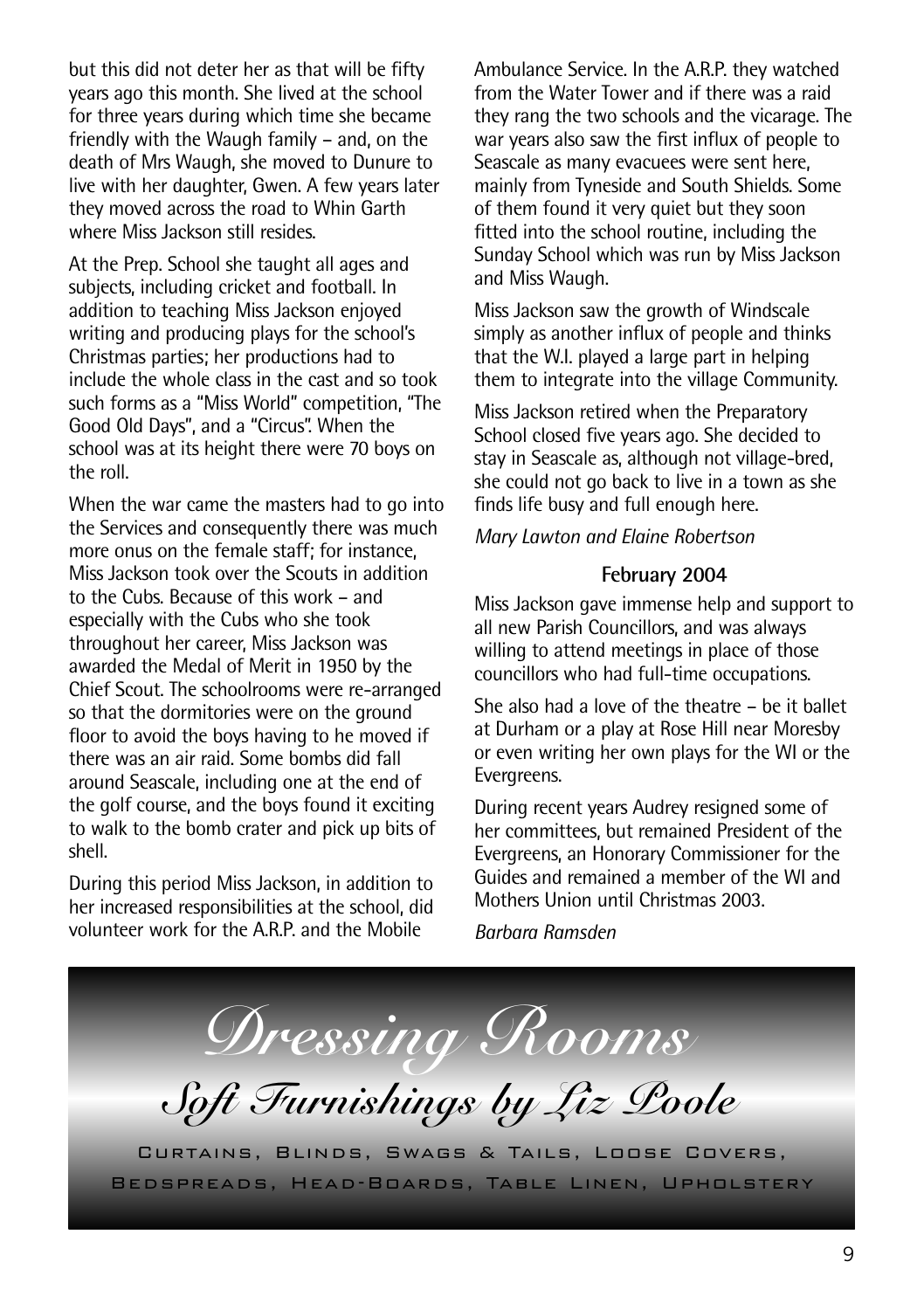## *FARMING CRACK*

**The biggest shake-up in farming since the Second World War is taking place at the moment. The far-reaching effects cannot be imagined. Basically all price support, subsidies and grants given by the government are to be scrapped and replaced by a single payment, based on the amount of land that you own or farm as opposed to being related to production. This encouraged farmers to keep more stock, whereas the new method will see a dramatic reduction in stock numbers being kept. With the experts forecasting a world shortage of food this might not be a good idea.**

It appears that the ones that are going to be the worst off are the smaller intensive dairy and beef farms, many of which are family run farms, as most are in Cumbria. Those with most to gain are the large farms and estates with large acreages.

It was sickening to see the Bill being debated in Parliament, after it was announced; there was only a very small number of MPs who thought it was important enough to attend.

On the brighter side spring is just around the corner. Young lambs and primroses are the best indication that spring is here. This year must be the first time in living memory that lambs will be born at Bailey Ground. Our sons have branched out into the sheep business. The idea is to fatten the lambs on grass and sell them direct to the customer. There are about 100 due to have lambs in the next 6 weeks, along with about 25 cows to calve in the same period. This will certainly mean some sleepless nights.

Now is probably a good time to remind dog owners to keep their pets on leads at all times when near livestock. It takes very little to make them abort if they are chased or spooked.

With the Right to Roam Act shortly to be introduced, opening up large areas of fell and rough ground to the public, some farmers are extremely concerned for the safety of anyone that walks near their herds of suckler cows

which graze on this type of ground. This type of cattle, when their calves are being born, can be very dangerous. They will not think twice about charging you even if you do not have a dog with you. Several people have been attacked and killed in recent years, so if you come across cows with calves give them a wide berth or be prepared to run like hell if they come after you.

#### **Trails in the sky**

Several frosty mornings recently (end of February) there have been fantastic displays of vapour trails in the sky. On Thursday morning, 26 February, between 6.30 and 7.30am, which appears to be the rush hour, there were 15 different planes in view at the same time. They were so clear you could see the colours on some of them. The main corridor for south travelling planes is directly over Seascale, while the ones travelling north go over Scafell, and some travel up just out to sea. Odd ones go crossways but they are a lot higher. It would be interesting to know where they are all going to or from. Several hundred must go over here every day. It makes you wonder how much fuel they will be using.

#### **A sad note**

Did anyone see the deer that had been run over, lying dead on the roadside between Seascale and Gosforth the other week? Its mate stood for over two days, over the hedge nearby, waiting for it. Very sad, especially considering how scarce they are in this area.

## **Seascale on-line**

Seascale's telephone exchange will be enabled for broadband on 26 May. Sign up and get ready to throw away those old modems!

Contact for contributions to the next Seascale Newsletter is the Editor, Lois Holman, tel: 019467 28941. e-mails to: loisholman15@aol.com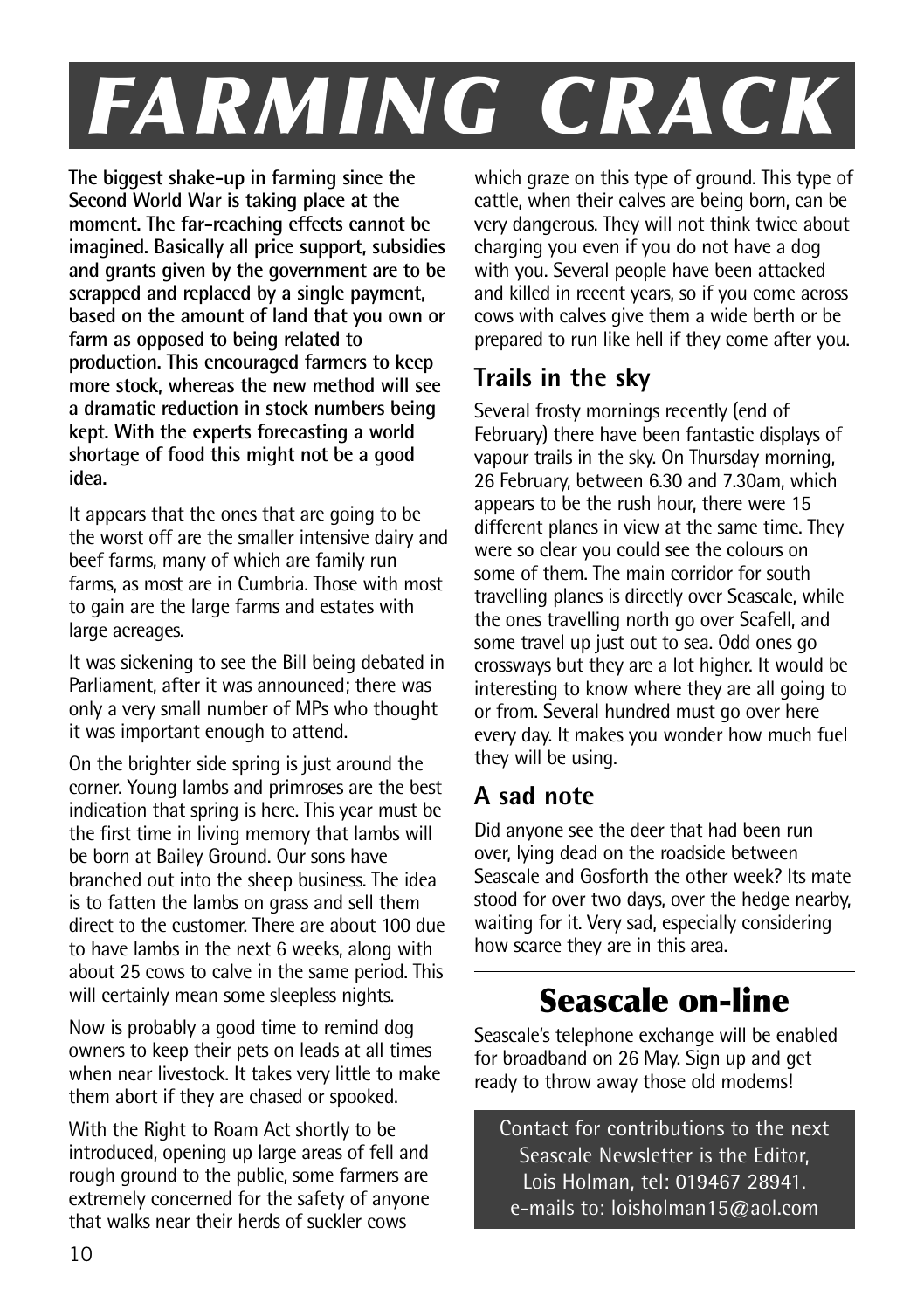## **2ND SEASCALE SCOUT GROUP**

The group is still very much alive and well; we are seeing a gradual increase in our numbers. However, without more adult helpers or leaders future progress will be limited. Paul States is running the Cubs, currently with the help of Ann Wedgwood. However, business pressure means that Ann won't be able to give as much time in the future, so we are setting up a parents' rota to support Paul. However, we will still welcome any support which people can give us. Stuart Mellor, who is fairly new to the village, has become the new Scout Leader, assisted by Helen Rycraft.

We have some possible Beaver Scouts, a volunteer to be Beaver Scout Leader and two assistant Beaver Scout Leaders so we hope to start the beaver colony (6 to 8 year-olds) very shortly. If you have youngsters who would like to come to Beavers (or any section), do give me a ring.

Cubs are open to all boys AND girls aged 8-10. Future events include "Activity Day" at Penrith, Scientist Badge work at Yottenfews, visit to local Fire Station, visit to see the lights at Muncaster Castle as well as all the usual activities you would associate with Scouting. Cubs meet between 6.00 pm and 7.30 pm and new recruits are most welcome.

Are you aged between 10½ and 13? Do you have lots of energy to use up? Do you like the outdoors? Do you enjoy meeting new people?

The answer "yes" to any of these questions suggests you should come down to Scouts on a Thursday night between 7.30 and 9.00pm and see what you think. The activities planned are varied, with anything from indoor cooking to wide games around the county.

If you would be interested in helping at all – we still need adult support – or if you have youngsters who would be interested in joining us, do give me a ring on 28296.

*Graham Worsnop, Group Scout Leader*

#### **NSPCC**

Thank you again from all the Committee for the continuous support we get from so many people. Our total raised last year was £1,560.

*Joyce Roberts (Chairman)*

#### **Annual Rummage Sale**

Seascale Fire Brigade will be running the annual rummage sale on Saturday 17 April. Watch the notice board for details.



**Seascale Post Office:** Personal Banking Facilities. Deposits and Withdrawals without charges for LloydsTSB, Barclays, Smile, Cahoot, Coop Alliance and Leicester, National Savings.

**Seascale Post Office:** One stop travel shop. 0% commission on all foreign currency. Passport checking. Competitive Holiday Insurance. E111 forms.

**Seascale Post Office: Open at Lunch Time Monday to Friday 9:00 to 5:30 Saturday 9:00 to 12:30 49 Gosforth Road Seascale CA20 1PQ 019467 28218**